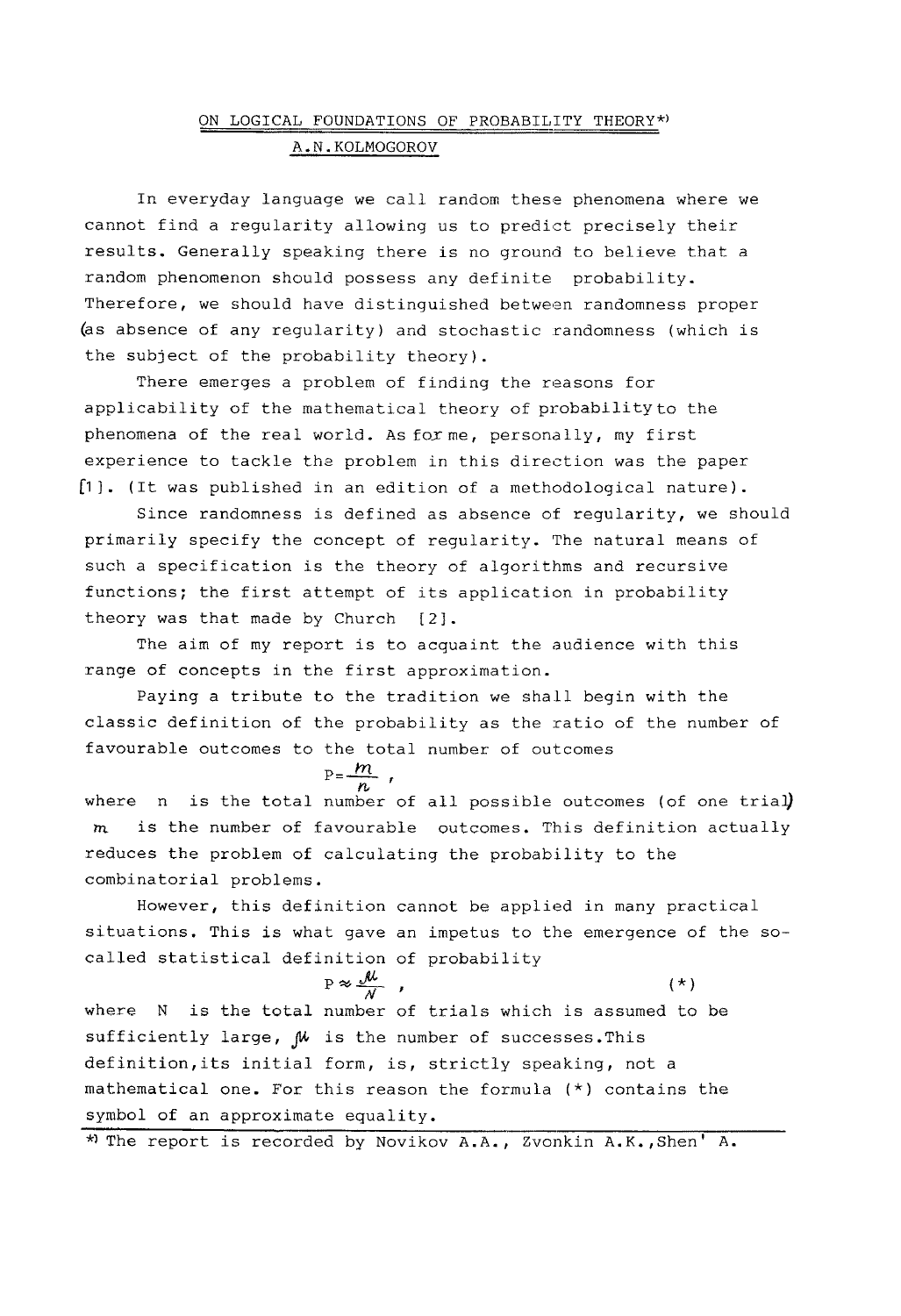The first attempts to make the definition (\*) sound more exact were made by R.von Mises. But before we start describing his approach, let us discuss (from the viewpoint of the classic definition of probability) the question of why we so often observe the stability of frequences in natural phenomena.

Consider the set of all 0-l-sequences of length n containing exactly m units and assume all such sequences equally probable.

Let a certain way be given of dividing any 0-l-sequence of length n into two subsequences. Then for each sequence it is possible to compare the frequences of units in both subsequences having calculated the difference

$$
\left|\frac{\mu_i}{n_1}-\frac{\mu_2}{n_2}\right|
$$

( $n_1$  and  $n_2$  are lengths of subsequences,  $\mu_1$  and  $\mu_2$  are the numbers of units in them,  $n_1 + n_2 = n$ ,  $\mu_1 + \mu_2 = m$  ). We would like to expect the difference to be small almost surely in the sense that

$$
P_{class}\left\{\left|\frac{\partial u_1}{n_1}-\frac{\partial u_2}{n_2}\right|<\varepsilon\right\}\longrightarrow 1 \quad \text{as } n_1, n_2\longrightarrow\infty.
$$

Certainly, to make the assertion true, it is necessary to narrow down the class of possible rules of selecting subsequences (in particular, having forbidden the following rule: to select in one subsequence only zeros, and into the other only units).

The paper [3] contains necessary specifications to the concept of the admissible rule of selecting a subsequence based on the ideas by Mises. The concept of admissible rule plays a crucial part in Mises frequency approach to the concept of probability. According to Mises, the infinite sequence  $x_1, x_2, \ldots$  of zeros and units is called a Bernoulli one if:

- (1) there exists the limit P=lim $\frac{1}{4}$   $\geq$  X<sub>i</sub>.
- (2) the limit remains constant if we pass from the entire sequence to its subsequence obtained by means of the admissible rule of selection:

$$
\lim_{m\to\infty}\frac{1}{m}\sum_{j\neq m}x_{n_j}=P.
$$

As to the rule of selection, Mises here gave only a general outline and examples. As a matter of fact, they are reduced to the fact that the selection of the next chosen member of the

 $\overline{2}$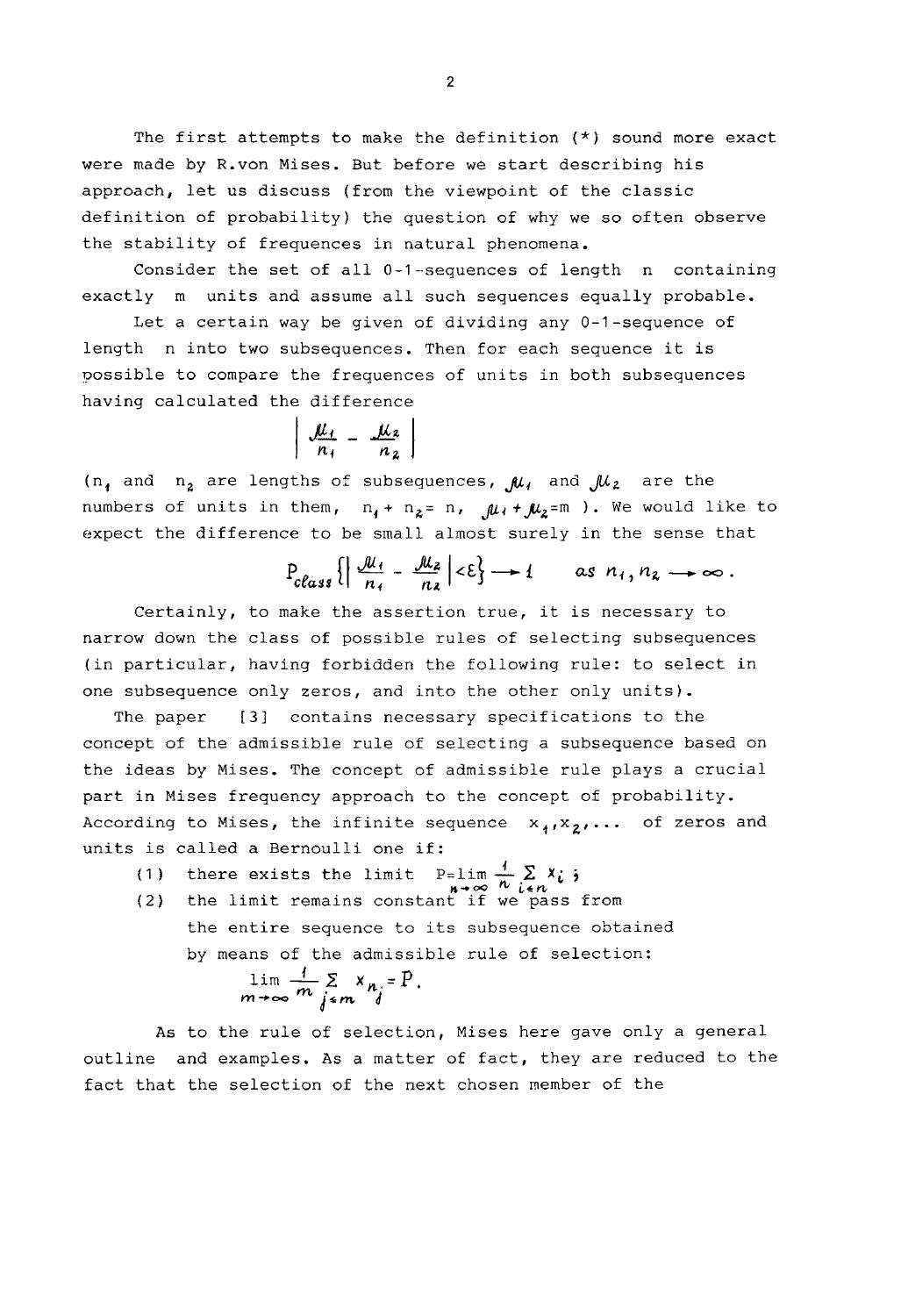subsequence must not depend on its value, but must be defined by the values of the already selected members. This is, of course, not an exact definition ,but no such definition could be expected to arise since the concept itself of the rule had no strict mathematical analogue at that time. The situation changed essentially when there appeared the concepts of an algorithm and a recursive function. With their help, Church [2] specified Mises' definitions. In the abovementioned paper [3] a class of selection algorithms was proposed broader than that by Church. According to [3] , the rule of selection is given by means of an algorithm (or, if you like, by Turing machine). Selection of the next member of the subsequence takes place in the following way. The input information consists of the finite sequence of the numbers  $n_1, n_2, \ldots, n_k$  and values  $x_{n_1}, x_{n_2}, \ldots, x_{n_k}$  of the members of the initial sequence. The output of the algorithm is, firstly, the number  $n_{k+1}$  of the next scanned element  $x_{n_{k+1}}$ (this number must coincide with none of those  $n_1, \ldots, n_K$  ; as to the order of the numbers  $n_1, \ldots, n_k$ , no restrictions are laid to it); secondly, the indication whether  $x_{n_{K+1}}$  is selected only to be scanned or the algorithm decided to include  $x_{n_{u+1}}$  into the sequence selected.

On the next step of the algorithm's work its input consists already of a longer sequence of numbers  $n_1, ..., n_{K+1}$  and values  $x_{n_4}, \ldots, x_{n_{K+4}}$  ; the algorithm naturally starts its work from the empty set.

Expansion, as compared to [2] , consists in the fact that the order of members in the selected subsequence should not obligatorily coincide with their order in the initial subsequence. Another, even more important difference of [3] from the papersby Church and Mises consists in a strictly finite nature of the entire conception and in introducing the quantitative evaluation of the frequencies stability mentioned above.

Passage to the finite sequences unavoidably requires the introduction of the restrictions to the complexity of the selection algorithm. Exact definition of the complexity of a finite object and pattern of applying it to the probability theory foundations were proposed in the papers [3], [6].

3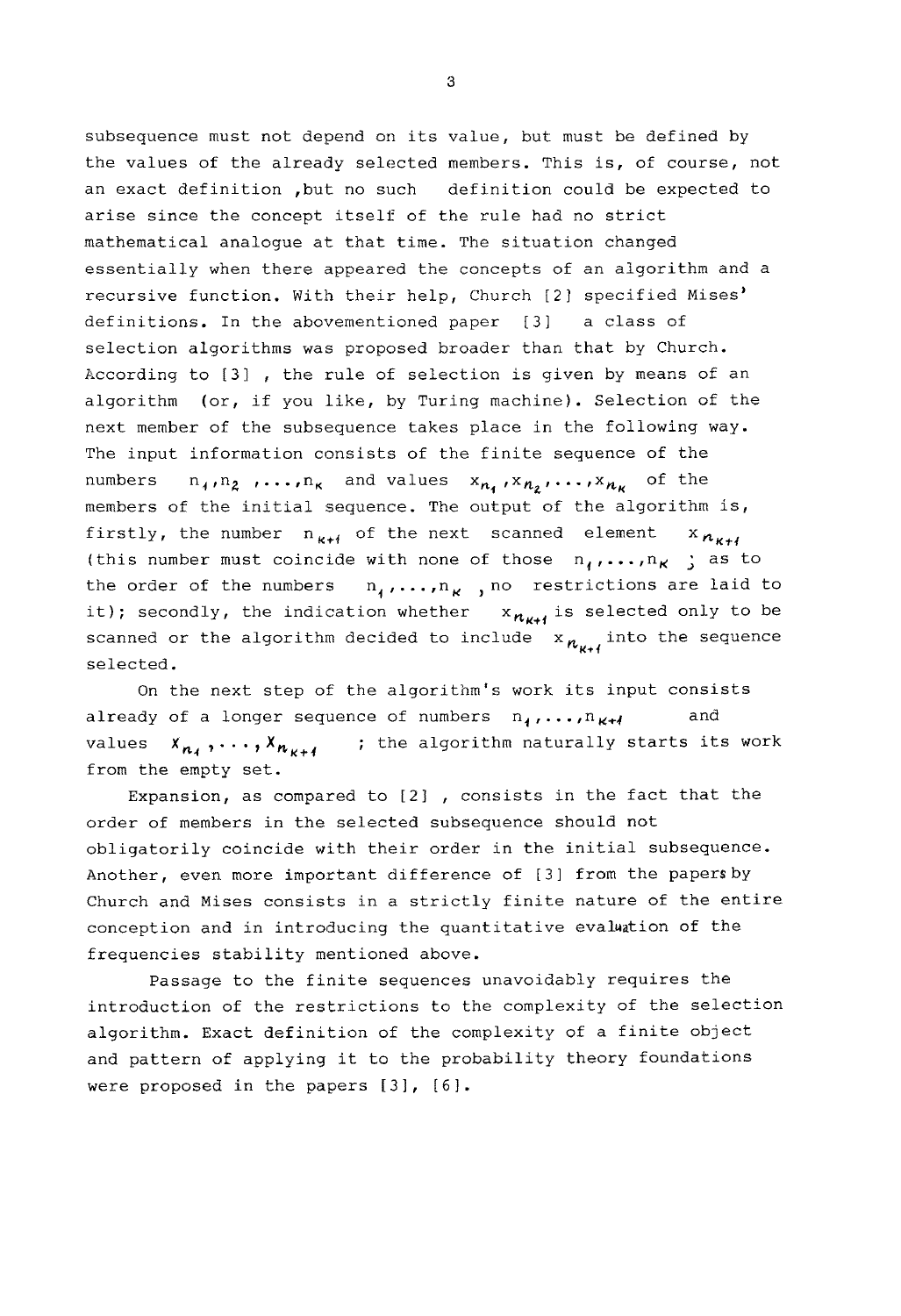Results obtained under the frequency approach and the complexity one are compared in Shen'  $\lceil 4 \rceil$ .

Now let us return to the initial idea that "randomness" consists in the absence of "regularity" and show in what way the concept of complexity of a finite object allows us to attach exact meaning to it. A lot of papers have been devoted to the concept of complexity; they are majorly divided into two groups: papers on the complexity of calculations and those on the complexity of definitions. We will deal with the latter. Below is given the definition of complexity from [6] . We define conditional complexity of a constructive object with respect to a certain algorithm A under the condition that the constructive object Y is known. To be more precise, define the conditional complexity  $K_{A}(X/Y)$  of the object X, Y being known, as a length of the minimal program by means of which algorithm A can obtain X from Y:

## $K_{A}(X/Y) = min\{l(\rho)|A(\rho,Y)=X\}.$

Here  $\ell(p)$  is a length of 0-1-sequences regarded as a program. There exists an "optimal" algorithm A such that for any algorithm A, there exists such a constant C that for all X and Y

$$
K_{\mathbf{A}}(X/Y) \leq K_{\mathbf{A}}(X/Y) + C
$$

If  $A_{4}$  and  $A_{2}$  are optimal algorithms, the complexity functions given by them differ no more than by a constant (independent of X and Y ).

Now we can define the concept of a "random", or , to be more precise,  $\Delta$ -random object in a given finite set M (here  $\Delta$  is a number). Namely, we shall say that  $X$  M is  $\Delta$ -random in M if

## $K_A(X/Y) \geq \log_2 |M| - \Delta$ ,

where M denotes the number of elements in M . We shall call random in  $M$  the  $\Delta$ -random objects in  $M$ ,  $\Delta$  being comparatively small.Thus we receive the definition of a random finite object which can be regarded as a final one.

If we take as M the set  $D_n$  of all the 0-1-sequences of the length n , we come to the condition :  $K_A(X/D_n)$  >  $n-\Delta$ .

It may be proved that for the sequence having this property, being sufficiently small, there is, in particular, fulfilled the property of frequencies stability in the selection of subsequences.

 $\boldsymbol{4}$